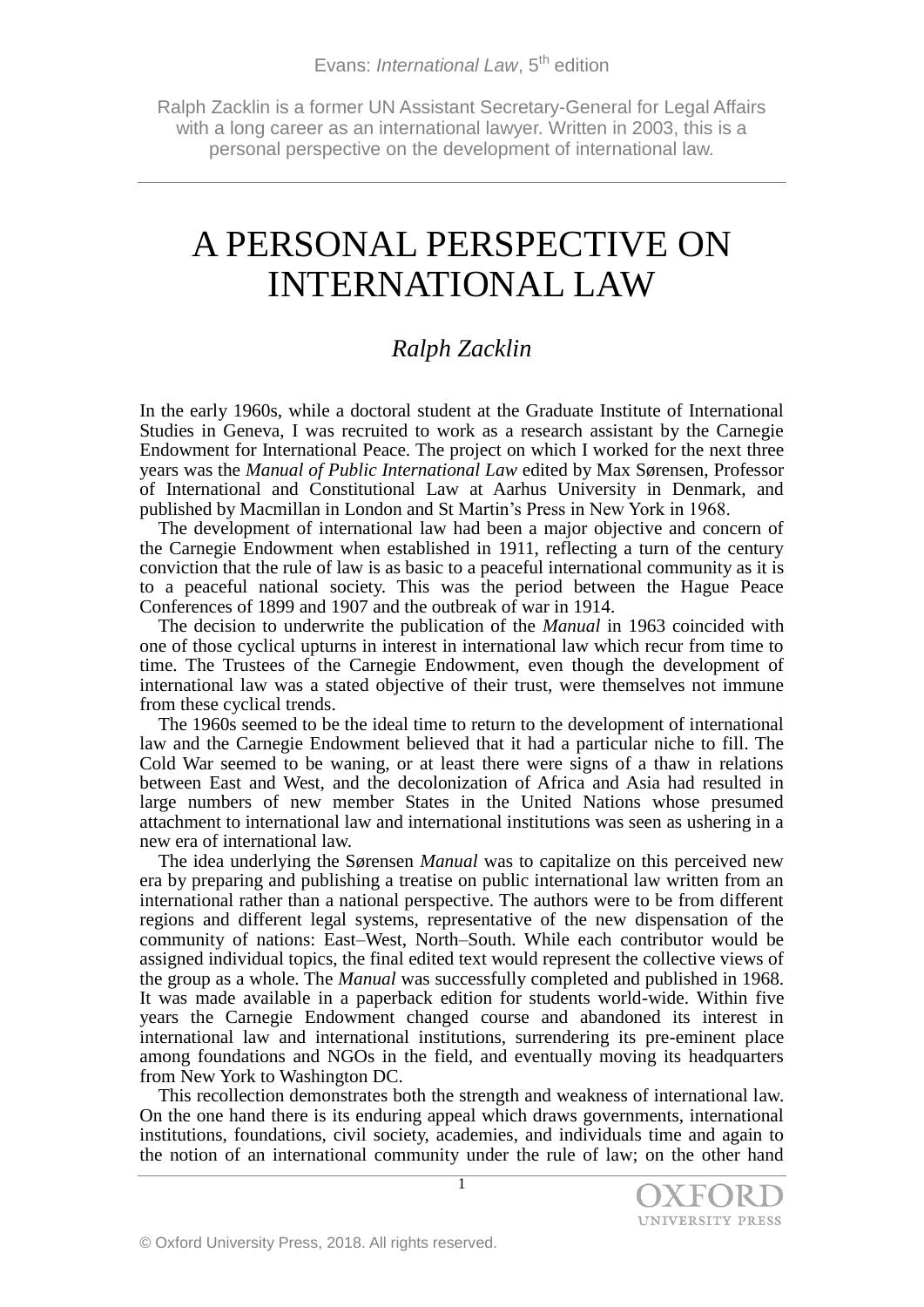Ralph Zacklin is a former UN Assistant Secretary-General for Legal Affairs with a long career as an international lawyer. Written in 2003, this is a personal perspective on the development of international law.

there is the widely held view among many segments of society that international law is honoured more in its breach than its observance and especially when major national interests are at stake.

I have been privileged to work for almost thirty years as an international lawyer in the United Nations and from this vantage point international law is neither the omnipotent solution to the world's problems nor is it an illusion that only die-hard pacifists cling to. It is, in fact, for the practitioner a very real and pragmatic discipline. That it may be uncertain, incomplete, and difficult to enforce does not lessen the need for the rule of law on the international plane nor does it mean that the efforts to codify the law and develop its institutions should cease or be diminished.

At the core of contemporary international law is the Charter of the United Nations. It is a tribute to its drafters in the San Francisco Conference that this instrument has retained its essential validity as a set of fundamental principles which have guided the community of States for more than fifty years. It is the basis for the development of much of international law as we know it today in such key areas as human rights, the environment, and the law of the sea and outer space, not to mention the vast array of multilateral treaties in numerous technical, economic, and scientific areas.

International law provides a common legal vocabulary within which States and other actors operate. It provides a framework for conceptions of what is 'legal' or 'right'. For the author personally, the most striking lesson of the last thirty years is not the quantitative qualitative development of international law which has been substantial but the degree to which States have come to accept the existence of international law as a standard that must be observed or by which their actions must be justified.

The debate taking place at the present time regarding the content of the rule of selfdefence as enshrined in Article 51 of the Charter is not, to my mind, a demonstration of the irrelevance of the Charter. Rather, it is a demonstration that even the most powerful state feels the need to justify its actions in law in order to secure international legitimacy.

There is another dimension to international law which is sometimes overlooked in an era of globalization. International law, however inchoate it may be, represents the expectations and claims of substantial segments of humanity. It cannot be dismissed merely because of its perceived weakness. This dimension is of particular relevance to the member States of the United Nations, the overwhelming majority of whom rely on international law-making processes in international forums to weave together the fabric of the rule of law.

This accounts for the persistence of the United Nations in the holding of major conferences or summits––much derided in some quarters––which have produced soft law Declarations on the environment, human rights, advancement of women and a panoply of economic and social rights. These fora move from agenda-setting gradually towards normative outcomes and have undeniably altered the international legal landscape over the past twenty-five years.

Law, whether domestic or international, is by nature a conservative discipline. Its evolution is slow, even laborious. International law is not, nor should it be, viewed as an ideal state in which harmony prevails. Like any other system of law, its rules and institutions mature over time. When one compares the international law of today with that of a mere three decades ago, one cannot but marvel at the advances that have